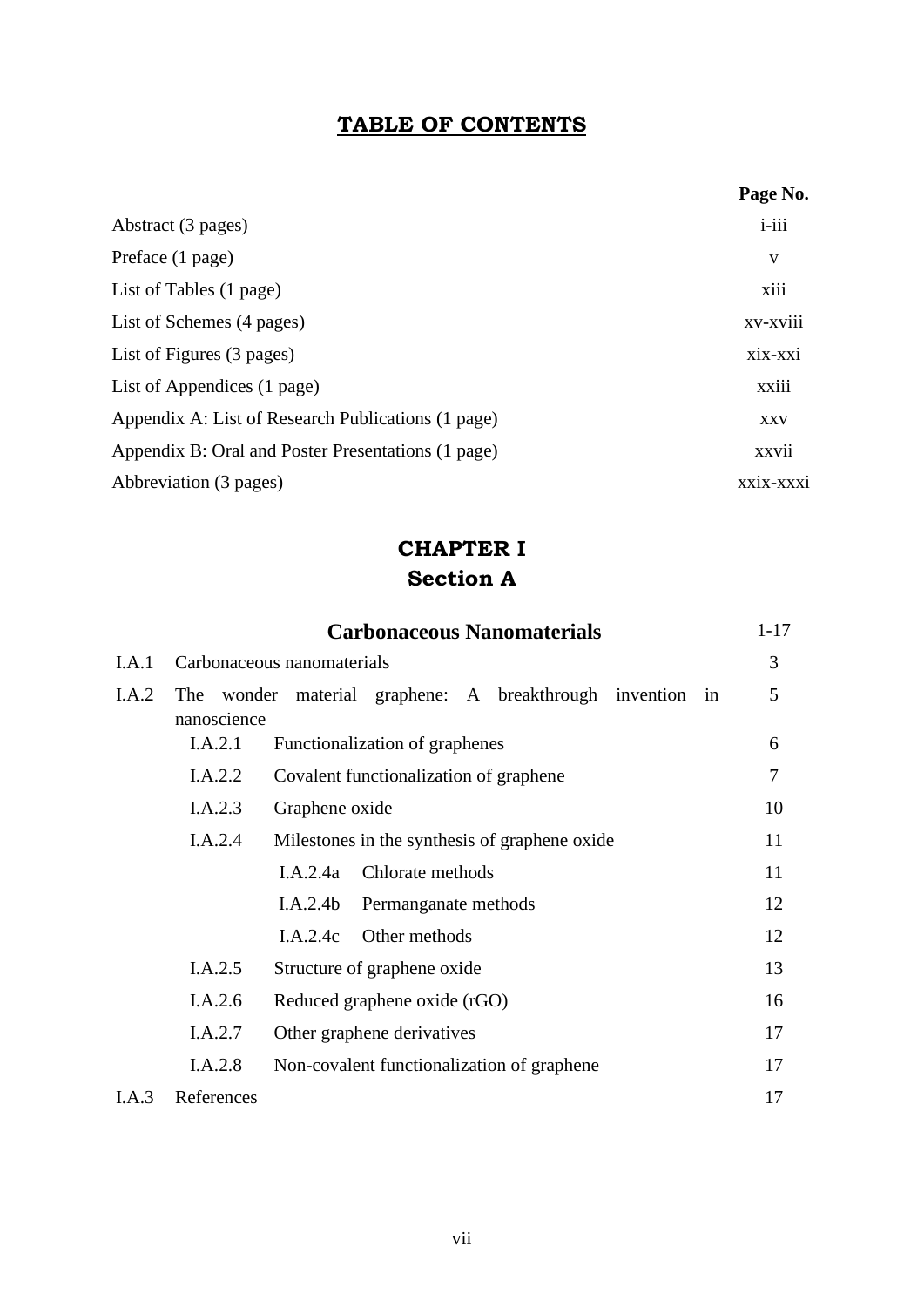### **CHAPTER I Section B**

|       |                             | Graphene Oxide (GO) Promoted Direct C-H Sulfenylation of                                             | 19-49 |
|-------|-----------------------------|------------------------------------------------------------------------------------------------------|-------|
|       |                             | <b>Aromatic Compounds</b>                                                                            |       |
| I.B.1 | Introduction                |                                                                                                      | 21    |
| I.B.2 |                             | Background and objectives                                                                            | 24    |
| I.B.3 |                             | Present work: Results and discussions                                                                | 28    |
|       | I.B.3.1                     | Optimization of reaction conditions                                                                  | 29    |
|       | I.B.3.2                     | Synthesis of 3-sulfenylindoles                                                                       | 30    |
|       | I.B.3.3                     | Sulfenylation of 2-naphthol, resorcinol and 2-naphthylamine                                          | 32    |
|       | I.B.3.4                     | Recyclability of graphene oxide                                                                      | 34    |
|       | I.B.3.5                     | Plausible mechanism for the sulfenylation of indoles                                                 | 36    |
| I.B.4 | Conclusion                  |                                                                                                      | 37    |
| I.B.5 | <b>Experimental Section</b> |                                                                                                      |       |
|       | I.B.5.1                     | General Information                                                                                  | 37    |
|       | I.B.5.2                     | Preparation of graphene oxide (GO)                                                                   | 38    |
|       | I.B.5.3                     | General procedure for the sulfenylation of aromatic compounds                                        | 38    |
|       | I.B.5.4                     | Characterization data of compounds listed in Table I.B.2-I.B.5                                       | 39    |
|       | I.B.5.5                     | Scanned copies of ${}^{1}H$ , ${}^{13}C$ NMR and HRMS spectra of 3-<br>(pentylthio)-1H-indole $(3f)$ | 48    |
| I.B.6 | References                  |                                                                                                      | 49    |

### **CHAPTER I Section C**

#### **Amine Functionalized Graphene Oxide Nanosheets (AFGONs): An Efficient Bifunctional Catalyst for the Synthesis of 1,4- Dihydropyridines** 51-90

| I.C.2 Background and objectives               |  |                                                                                                 |  |
|-----------------------------------------------|--|-------------------------------------------------------------------------------------------------|--|
| Present work: Results and discussions<br>LC.3 |  |                                                                                                 |  |
|                                               |  | 60                                                                                              |  |
|                                               |  | 61                                                                                              |  |
|                                               |  | I.C.1 Introduction<br>I.C.3.1 Preparation of the catalyst<br>I.C.3.2 Characterization of AFGONs |  |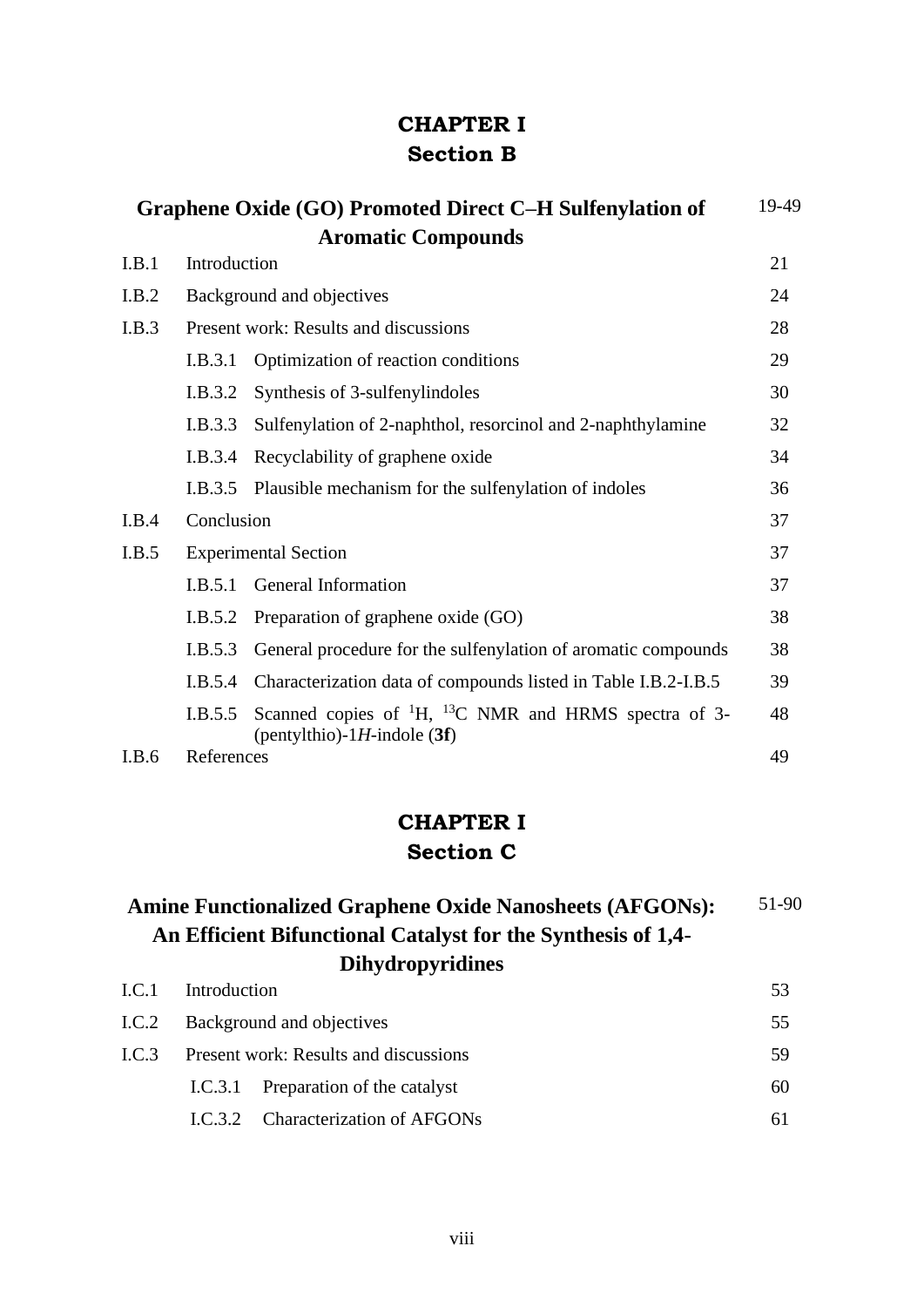|       | I.C.3.3    | Catalytic activity of AFGONs: Optimization of reaction<br>conditions                                           | 63 |
|-------|------------|----------------------------------------------------------------------------------------------------------------|----|
|       | I.C.3.4    | Synthesis of 1,4-dihydropyridine derivatives                                                                   | 64 |
|       | I.C.3.5    | Synthesis of 1,8-dioxodecahydroacridine derivatives                                                            | 67 |
|       | I.C.3.6    | Synthesis of polyhydroquinoline derivatives                                                                    | 68 |
|       | I.C.3.7    | Gram scale synthesis of 1,4-dihydropyridine (4a)                                                               | 70 |
|       | I.C.3.8    | <b>Recyclability of AFGONs</b>                                                                                 | 70 |
|       | I.C.3.9    | Control experiments                                                                                            | 72 |
|       | I.C.3.10   | Plausible mechanism for the synthesis of 1,4-dihydropyridine                                                   | 73 |
|       | I.C.3.11   | Comparison of AFGONs with previously reported catalytic<br>systems                                             | 74 |
| LC.4  | Conclusion |                                                                                                                | 75 |
| LC.5  |            | <b>Experimental Section</b>                                                                                    | 75 |
|       | I.C.5.1    | General Information                                                                                            | 75 |
|       | I.C.5.2    | Preparation of graphene oxide (GO)                                                                             | 76 |
|       | I.C.5.3    | Preparation of AFGONs                                                                                          | 76 |
|       | I.C.5.4    | General procedure for the synthesis of 1,4-dihydropyridines<br>$(4a-q)$ using AFGONs                           | 76 |
|       | I.C.5.5    | General<br>procedure<br>for<br>the<br>of<br>$1,8-$<br>synthesis<br>dioxodecahydroacridines (5a-j) using AFGONs | 77 |
|       | I.C.5.6    | General procedure for the synthesis of polyhydroquinolines<br>$(6a-g)$ using AFGONs                            | 77 |
|       | I.C.5.7    | Characterization data of compounds listed in Table I.C.2-I.C.4                                                 | 77 |
|       | I.C.5.8    | Scanned copies of ${}^{1}H$ , ${}^{13}C$ NMR and HRMS spectra of a<br>representative compound (6c)             | 89 |
| I.C.6 | References |                                                                                                                | 90 |

## **CHAPTER I Section D**

| Graphene Oxide (GO) Catalyzed Synthesis of Thioethers under |  |  |
|-------------------------------------------------------------|--|--|
| <b>Continuous Flow Mode</b>                                 |  |  |

| I.D.1            |                                       | Introduction                                  |     |  |
|------------------|---------------------------------------|-----------------------------------------------|-----|--|
| I.D.2            | Background and objectives             |                                               |     |  |
| L <sub>D.3</sub> | Present work: Results and discussions | 101                                           |     |  |
|                  | I.D.3.1                               | Optimization of reaction conditions           | 102 |  |
|                  | I.D.3.2                               | Synthesis of thioethers through flow reaction | 104 |  |
|                  | I.D.3.3                               | Recyclability of the GO flow reaction bed     | 107 |  |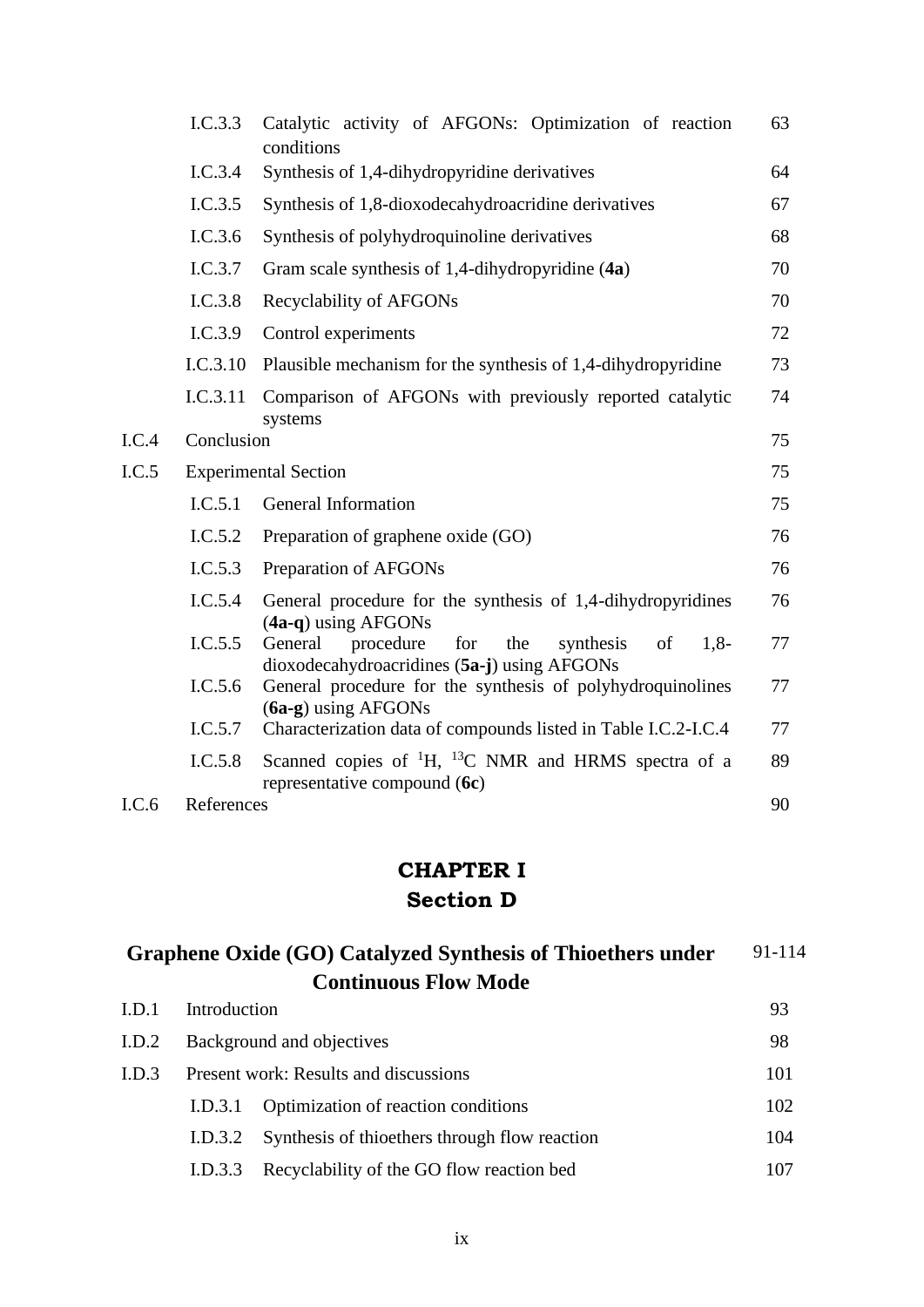|       | I.D.3.4    | Control experiments                                                                                               | 108 |
|-------|------------|-------------------------------------------------------------------------------------------------------------------|-----|
|       | I.D.3.5    | Plausible mechanism for the flow synthesis of thioethers                                                          | 109 |
| I.D.4 | Conclusion |                                                                                                                   | 109 |
| I.D.5 |            | <b>Experimental Section</b>                                                                                       | 110 |
|       | LD.5.1     | General Information                                                                                               | 110 |
|       | I.D.5.2    | Preparation of graphene oxide (GO)                                                                                | 110 |
|       | I.D.5.3    | Typical procedure for the synthesis of thioethers using flow<br>reaction technique                                | 110 |
|       | I.D.5.4    | Characterization data for various thioethers (3a-3l)                                                              | 111 |
|       | I.D.5.5    | Scanned copies of ${}^{1}H$ and ${}^{13}C$ NMR spectra of (4-<br>chlorophenyl) $(4$ -methoxyphenyl)sulfane $(3c)$ | 114 |
| I.D.6 | References |                                                                                                                   | 114 |

## **CHAPTER II Section A**

|        | <b>Graphene-based Composites in Heterogeneous Catalysis</b> |                                          |     |
|--------|-------------------------------------------------------------|------------------------------------------|-----|
| II.A.1 | Graphene-based nanocomposites                               |                                          |     |
|        |                                                             | II.A.1.1 Graphene-zeolite composites     | 117 |
|        | II.A.1.2 Graphene-silica composites                         |                                          |     |
|        | II.A.1.3 Graphene-metal composites                          |                                          | 118 |
|        |                                                             | II.A.1.4 Graphene-metal oxide composites | 121 |
| II.A.2 | Conclusion                                                  |                                          | 122 |
| II.A.3 | References                                                  |                                          | 122 |

## **CHAPTER II Section B**

| Ni Decorated Reduced Graphene Oxide Zeolite Nanocomposite |              |                                                  | 123-154 |
|-----------------------------------------------------------|--------------|--------------------------------------------------|---------|
|                                                           |              | <b>Catalyzed Synthesis of 1,2,3-Triazoles</b>    |         |
| II.B.1                                                    | Introduction |                                                  | 125     |
| II.B.2                                                    |              | Background and objectives                        | 128     |
| II.B.3                                                    |              | Present work: Results and discussions            | 134     |
|                                                           | II.B.3.1     | Preparation of Ni-rGO-zeolite nanocomposite      | 135     |
|                                                           | II.B.3.2     | Characterization of Ni-rGO-zeolite nanocomposite | 135     |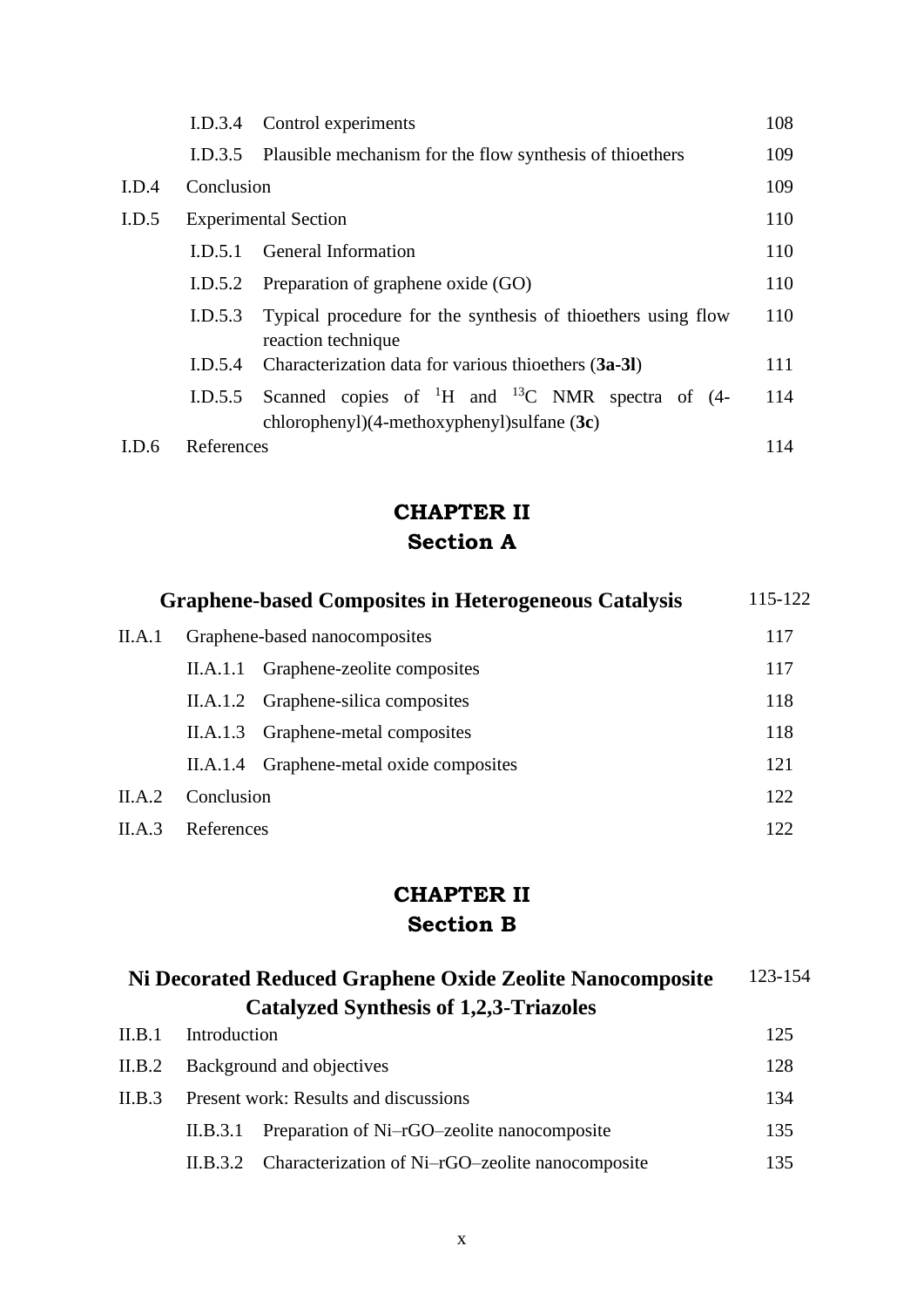|        | II.B.3.3   | Catalytic activity of Ni-rGO-zeolite: Optimization of reaction<br>conditions                                    | 140 |  |  |  |
|--------|------------|-----------------------------------------------------------------------------------------------------------------|-----|--|--|--|
|        | II.B.3.4   | Synthesis of 1,4-disubstituted-1,2,3-triazoles                                                                  | 142 |  |  |  |
|        | II.B.3.5   | Recyclability of the catalyst                                                                                   | 144 |  |  |  |
|        | II.B.3.6   | Plausible mechanism for the reaction                                                                            |     |  |  |  |
| II.B.4 | Conclusion |                                                                                                                 | 147 |  |  |  |
| II.B.5 |            | <b>Experimental Section</b>                                                                                     | 147 |  |  |  |
|        | II.B.5.1   | General Information                                                                                             | 147 |  |  |  |
|        | II.B.5.2   | Preparation of graphene oxide (GO)                                                                              | 148 |  |  |  |
|        | II.B.5.3   | Preparation of GO-zeolite nanocomposite                                                                         | 148 |  |  |  |
|        | II.B.5.4   | Preparation of Ni-rGO-zeolite nanocomposite                                                                     | 148 |  |  |  |
|        | II.B.5.5   | Preparation of Ni-zeolite catalyst                                                                              | 149 |  |  |  |
|        | II.B.5.6   | Preparation of Ni-rGO catalyst                                                                                  | 149 |  |  |  |
|        | II.B.5.7   | Typical procedure for the synthesis of 1,2,3-triazoles                                                          | 149 |  |  |  |
|        | II.B.5.8   | Characterization data of various 1,2,3-triazole derivatives                                                     | 150 |  |  |  |
|        | II.B.5.9   | Scanned copies of ${}^{1}H$ and ${}^{13}C$ NMR<br>spectra<br>of<br>1-benzyl-4-phenyl-1 $H$ -1,2,3-triazole (3a) | 154 |  |  |  |
| II.B.6 | References |                                                                                                                 | 154 |  |  |  |

### **CHAPTER II Section C**

| Cu@GO-SiO <sub>2</sub> Nanocomposite Catalyzed Diverse Cross-Coupling |                                                           |                           |                                                       |                                                  |           | 155-182 |     |
|-----------------------------------------------------------------------|-----------------------------------------------------------|---------------------------|-------------------------------------------------------|--------------------------------------------------|-----------|---------|-----|
|                                                                       |                                                           |                           | <b>Reactions</b>                                      |                                                  |           |         |     |
| ILC.1                                                                 | Introduction                                              |                           |                                                       |                                                  |           |         | 157 |
| ILC.2                                                                 |                                                           | Background and objectives |                                                       |                                                  |           |         | 158 |
| ILC.3                                                                 |                                                           |                           | Present work: Results and discussions                 |                                                  |           |         | 160 |
| Preparation of $Cu@GO-SiO2$ nanocomposite<br>ILC.3.1                  |                                                           |                           |                                                       |                                                  |           | 160     |     |
|                                                                       | Characterization of $Cu@GO-SiO2$ nanocomposite<br>ILC.3.2 |                           |                                                       |                                                  |           |         | 160 |
|                                                                       | II.C.3.3                                                  |                           |                                                       | Catalytic activity of $Cu@GO-SiO2$ nanocomposite |           |         | 164 |
|                                                                       |                                                           |                           | cross-coupling                                        | II.C.3.3a $Cu@GO-SiO2$ nanocomposite             | catalyzed | $C-S$   | 164 |
|                                                                       |                                                           | ILC.3.3 <sub>b</sub>      | $Cu@GO-SiO2$ nanocomposite<br>cross-coupling reaction |                                                  | catalyzed | $C-C$   | 167 |